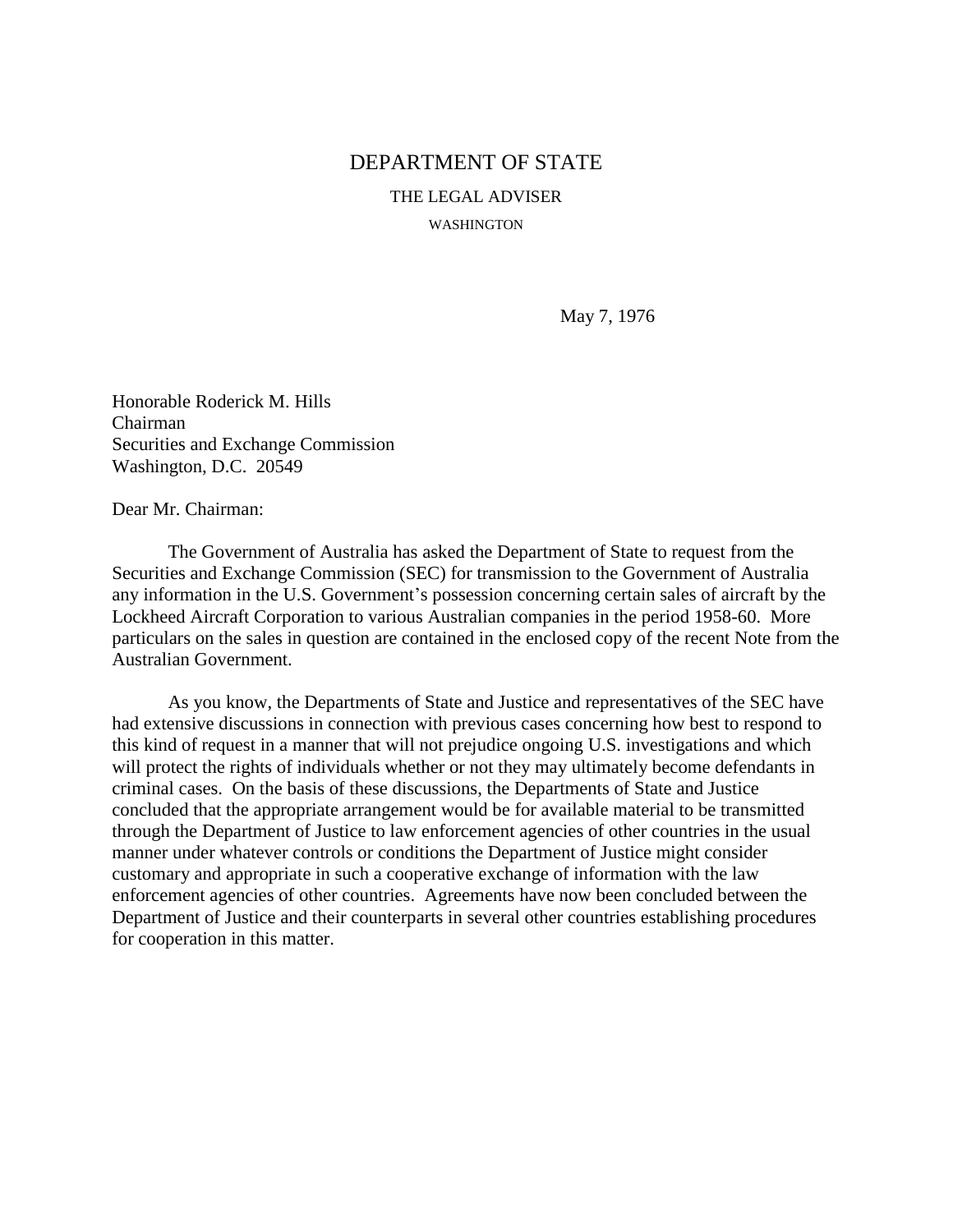The Department of State hereby requests the SEC to make any material in its possession responsive to the enclosed request of the Australian Government available to the Department of State as in previous cases for transmission to the Australian Government as the Department of Justice may deem appropriate. The Department of State appreciates the SEC's cooperation in this matter.

Sincerely,

Monroe Leigh

Enclosure:

As stated.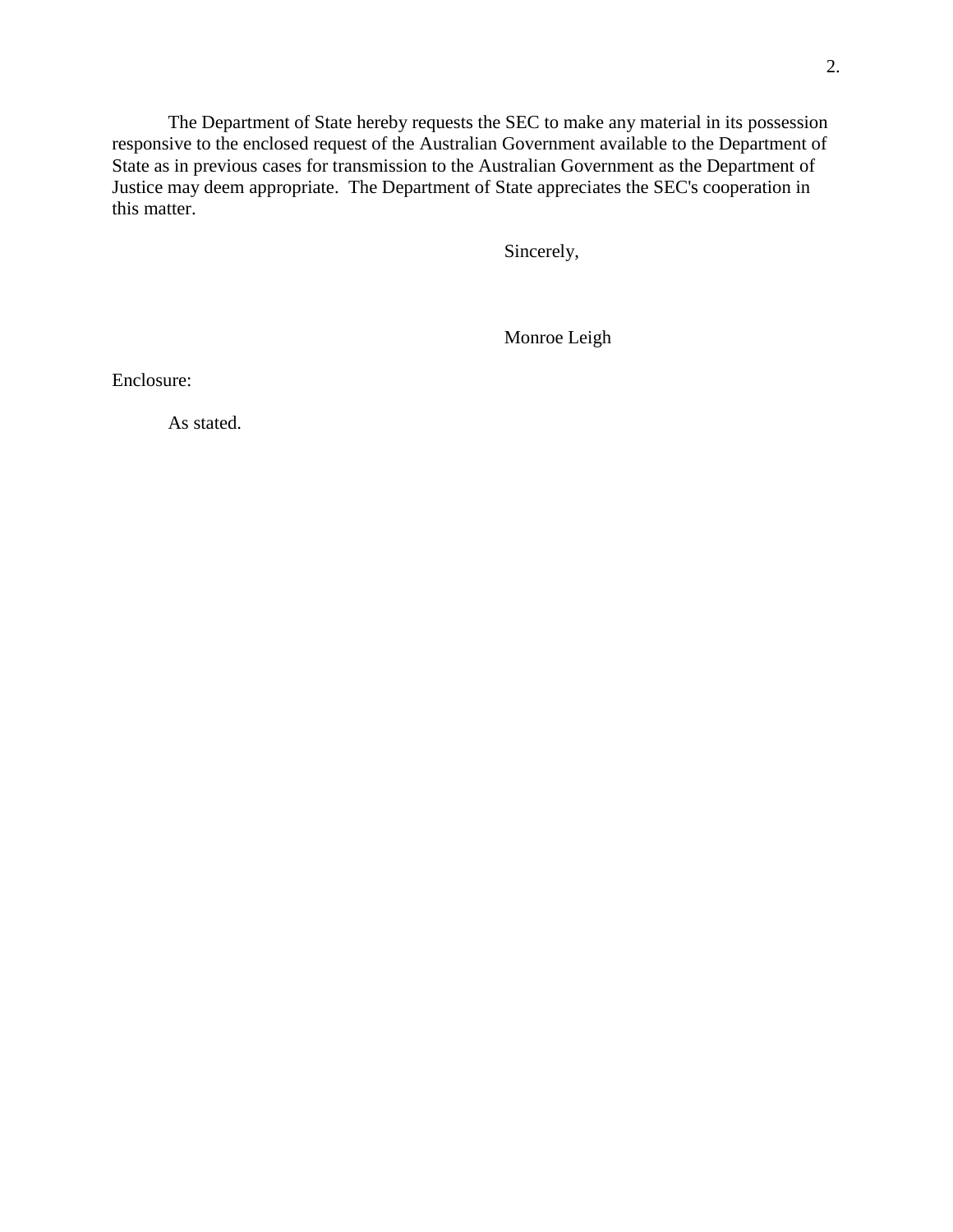Australian and New Zealand Government)

The Ambassador of Australia presents his compliments to the Honourable the Acting Secretary of State and has the honour to inform him that questions have been raised in the Australian Parliament about the sale of thirteen Lockheed Electra aircraft to various Australian companies in the period 1958 to 1960. It has been alleged that Lockheed Aircraft Corporation or its then Australian Agent, E.L. Heymanson Co. Pty. Ltd., arranged payments for a member of the Government of Australia in return for permission from him for the sales to proceed.

The Australian companies involved in the sales, and the number of aircraft in each case were as follows:

| <b>Trans Australia Airlines</b>                  | 1958 | <b>Two Electras</b>   |
|--------------------------------------------------|------|-----------------------|
| Ansett - A.N.A.                                  | 1958 | <b>Two Electras</b>   |
| Qantas                                           | 1958 | <b>Four Electras</b>  |
| Ansett - A.N.A.                                  | 1959 | One Electra           |
| <b>Trans Australia Airlines</b>                  | 1960 | One Electra           |
| <b>Tasman Empire Airways</b>                     |      | <b>Three Electras</b> |
| (at the time jointly and<br>equally owned by the |      |                       |

The Australian Government would be grateful for the co-operation of the State Department and other United States Government agencies in the investigation of this allegation. The Australian Government wishes to obtain any relevant information concerning these sales